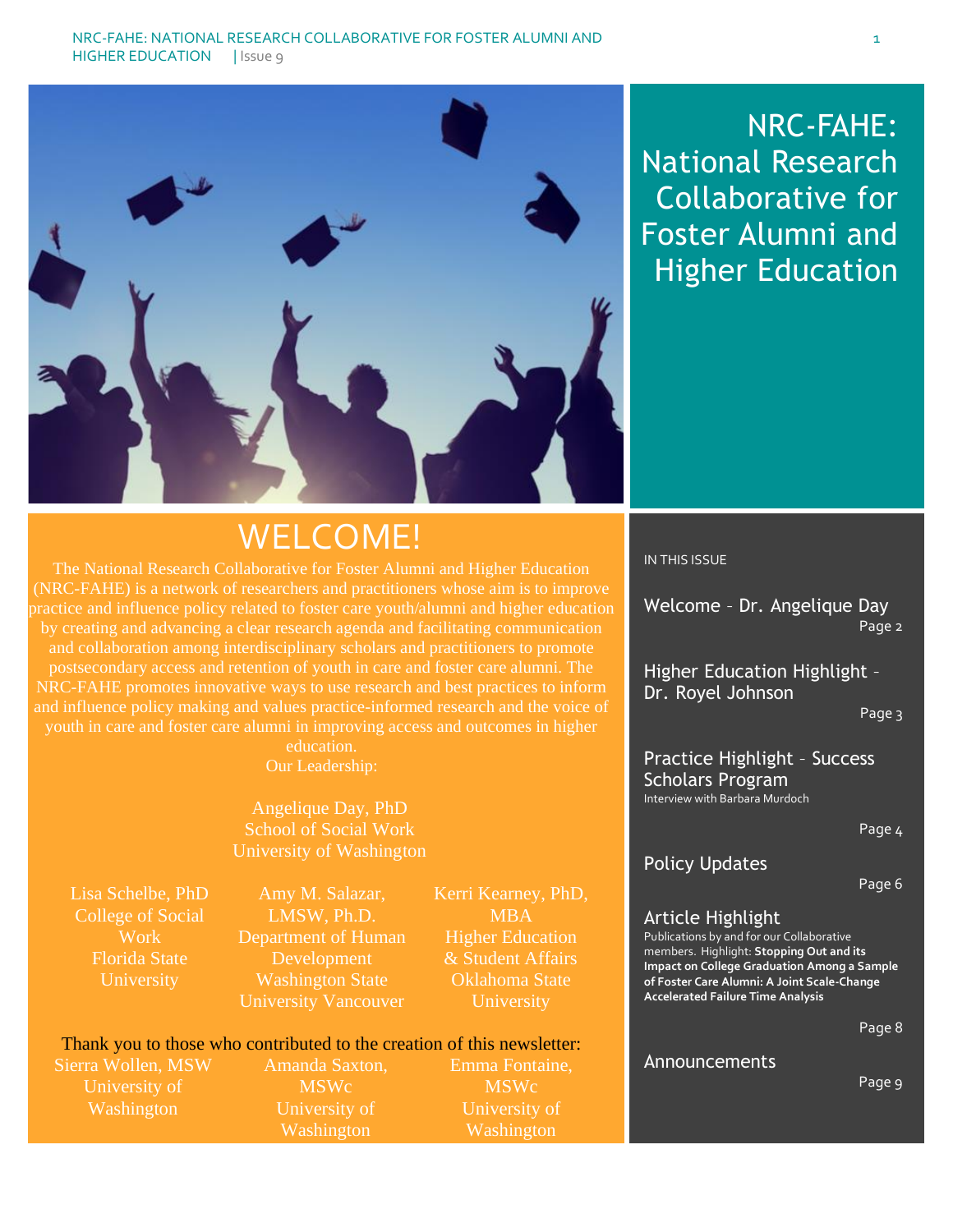# Higher Education Column Welcome and Introduction

I am proud to share the 9th issue of the National Research Collaborative for Foster Alumni and Higher Education newsletter with you.

I am disappointed we did not get the chance to convene at the annual Society for Social Work Research Conference this year and am looking forward to hosting the annual Foster care and Higher Education Special Interest Group meeting January 2022 in Washington DC. Despite the fact that we were not able to convene in person this year we hosted an online virtual event in March with a very small but might groups of foster care and higher education researchers. Limitations in attendance to the group meeting included restrictions that barred attendance for our members who did not register for the 2020 SSWR conference and led to a discussion on the best venues to support engagement among our members. Discussions about the development of a special issue journal are underway thanks to the leadership of Dr. Lisa Schelbe. We will keep you all informed as this planning continues to unfold.

Many states are still grappling with the timely implementation of the provisions of the **[Supporting Foster](https://www.congress.gov/bill/116th-congress/house-bill/7947/text?q=%7B%22search%22%3A%5B%22foster+youth%22%5D%7D&r=13&s=4)  [Youth and Families through the](https://www.congress.gov/bill/116th-congress/house-bill/7947/text?q=%7B%22search%22%3A%5B%22foster+youth%22%5D%7D&r=13&s=4)  [Pandemic Act \(H.R.7947\)](https://www.congress.gov/bill/116th-congress/house-bill/7947/text?q=%7B%22search%22%3A%5B%22foster+youth%22%5D%7D&r=13&s=4) through the larger Consolidated Appropriations Act of 2021 (H.R. 133).** We ask that you continue to push the public child welfare agencies in the states in which you reside to partner with their local Higher Education Institutions to identify and support eligible foster youth with applying for these critical but time limited resources. For more

information on this bill and the resources foster youth are eligible for, please refer back t[o Issue 8](https://www.nrc-fahe.org/newsletter-archive) of this quarterly newsletter. Additional federal public policy opportunities that have been introduced in the new congress are also highlighted in this newsletter, and we appreciate your advocacy to see those bills forward under the support of our new administration.

Also, in this issue Dr. Royel Johnson shares the importance using our academic positions, our voices, and the programs we oversee to embrace an anti-racist agenda that challenges and dismantle structures and practices that maintain white supremacy and exacerbate racebased inequities for young people in foster care. Encapsulated in his piece are practical tips we can all employ to promote antiracism in our classrooms, our institutions, and through our community partnerships.

We are also pleased to highlight the great work of Dr. Barbara Murdoch, a professor at Eastern Connecticut State University who is the lead researcher on a multi-year National Science Foundation grant that will support foster youth pursuing degrees in the STEM sciences.

As a reminder, our speakers program is organized by Dr. Amy Salazar; and information about past and future webinars can be found on our website at [https://www.nrc-fahe.org/archive](https://www.nrc-fahe.org/archive-webinars)[webinars.](https://www.nrc-fahe.org/archive-webinars) Amy has organized a great lineup of speakers through the end of this year. Please tune in for one of those presentations coming up April 21, 2022. Registration details are available in the Announcements section of this newsletter.

#### ANGELIQUE DAY, Ph.D.



Associate Professor in the School of Social Work at the University of Washington-Seattle. Much of her research focuses on foster care youth, including examining the differences in college retention rates between foster care y0outh and other low-income first-generation college students, and examining "youth voice" and its impact on child welfare, education and health policy reform. Dr. Day leads the Policy Review team for the NRC-FAHE. Questions about the policy section of this newsletter can be directed to her.

[dayangel@uw.edu](mailto:dayangel@uw.edu)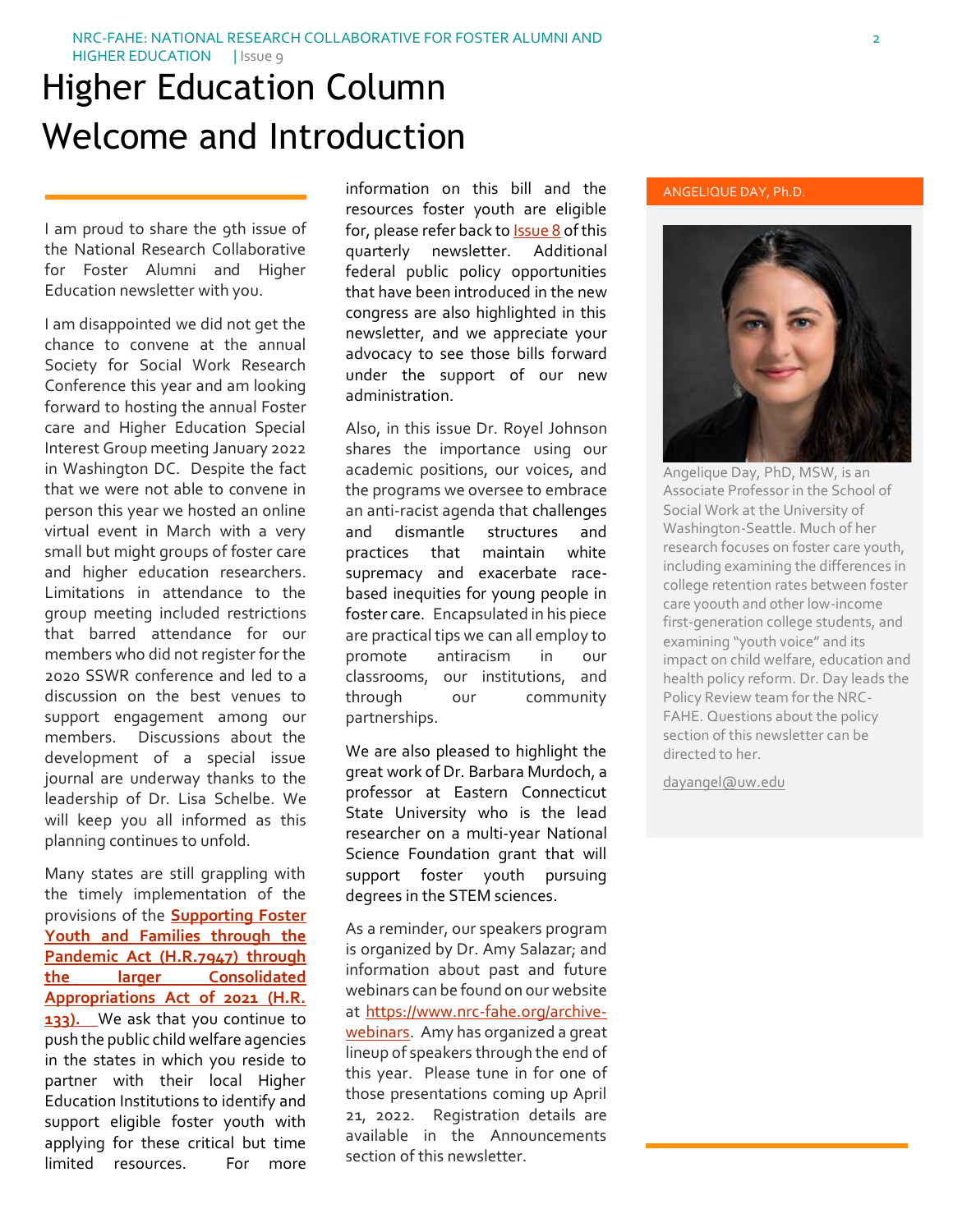DR. ROYEL JOHNSON



Dr. Johnson is on the faculty in the Department of Educational Policy Studies and African American Studies at Pennsylvania State University. His research interests broadly focus on issues related to educational access, equity, and student success, with attention to its intersections with race, gender, and other axes of social inequality. His work is animated by an abiding commitment improve the educational experiences and outcomes of the most underserved and institutionally marginalized student populations. He has published over 35 academic publications that appear in a range of scholarly and practitioner-focused outlets. For his early career accomplishments, ACPA–College Educators International honored him with its Emerging Scholar Award in 2020. You can reach him at rmj19@psu.edu or on twitter at @royeljohnson.

Thank you to the leadership team for inviting to write for this month's column. I have long admired the work of the National Research Collaborative for Foster Alumni and Higher Education and appreciate the opportunity to be in community with you all albeit virtually. Admittedly, I struggled with what to write. I, like many of you, am running on fumes these days. Indeed, I am exhausted—emotionally, physically and psychologically. This exhaustion is compounded by the profound loss we have witnessed over the past year due to the COVID-19 pandemic, which has disparately impacted racially and ethnically minoritized communities. And as a Black man, the repeated killings of Black people—George Floyd, Breonna Taylor, and just recently, Daunte Wright—exacerbate feelings of precarity. It also paints a sobering reality about the salience of race and racism and its persistent role in structuring the life opportunities and experiences of Black people and other minoritized communities.

As educational researchers, practitioners, and advocates concerned with improving the material conditions of young people impacted by foster care, it is important, perhaps now more than ever, that our praxis is anchored in critical and transformative paradigms. For instance, research that aims to merely understand and interpret social phenomena is insufficient for *changing* the material conditions of BIPOC (Black, Indigenous, People of Color) youth in foster care. The present moment requires that we leverage our work to challenge and dismantle structures and practices that maintain white supremacy and exacerbate race-based inequities for young people impacted by foster care. We can *begin* to do so by going about our work in decidedly anti-racist ways. Allow me to offer some cursory ideas about how we might do this:

1. **Racial Literacy**. It is important that each of us to invest in professional learning experiences that increase our *racial literacy*, referring to the knowledge, skills, and dispositions to talk about and address issues of race and racism. Increasing our racial literacy prepares us to be more effective in designing studies that "[suspend](https://meridian.allenpress.com/her/article-abstract/79/3/409/31956/Suspending-Damage-A-Letter-to-Communities?redirectedFrom=fulltext)  [damage](https://meridian.allenpress.com/her/article-abstract/79/3/409/31956/Suspending-Damage-A-Letter-to-Communities?redirectedFrom=fulltext)," and in formulating policies and practices that attend to the intersectional experiences of BIPOC youth impacted by foster care. The [Equity Literacy Institute](https://www.equityliteracy.org/educational-equity-resources) has wonderful resources for folks to consider.

**2. Data Disaggregation.** Last year, I [published](https://www.researchgate.net/publication/336785102_The_State_of_Research_on_Undergraduate_Youth_Formerly_in_Foster_Care_A_Systematic_Review_of_the_Literature) a systematic review of literature on the postsecondary education experiences and outcomes of youth in foster care. I was struck by the shortage of research studies that attend to racial/ethnic differences among students. This was particularly puzzlingly given the disproportionate representation of youth of color in foster care. Race-evasive approaches to research homogenize students, silencing the ways in which institutional structures shape their experiences in both implicit and explicit ways. We cannot address what we refuse to see. It is important that we disaggregate our data by race/ethnicity and other dimensions of identity (e.g., gender, sexual orientation).

**3. Theory**. Theory shapes what we see- it brings some things into focus, while decentering others. It also offers language for describing and explaining phenomena. It is important that we draw on and employ race and power-conscious frameworks in our work so as to avoid pathologizing BIPOC youth impacted by foster care. It is possible to understand micro-level phenomena (e.g., nature of relationships with peers, faculty, and staff), while also acknowledging and centralizing the role of societal- and structural-level factors (e.g., racism, gender discrimination, homophobia, institutional policies) in students' experiences and outcomes. Critical Race Theory, Community Cultural Wealth, Intersectionality and Funds of Knowledge are just a few frameworks that come to mind—there are many others.

**4. BIPOC Advisory Boards**. In one of my projects, I implemented an advisory board as a way of co-constructing a research study that was grounded in the interests of youth and community. [Community advisory boards](https://www.solvingdisparities.org/sites/default/files/CAB_tips.pdf) are common in medical and public health research and are a useful strategy for conducting participatory research. For white researchers and others who are interested in amplifying the experiences of racially/ethnically minoritized youth impacted by foster care, BIPOC advisory boards are a useful strategy for minimizing power differentials and coconstructing research studies that are responsive to the actual needs of this oftoverlooked group.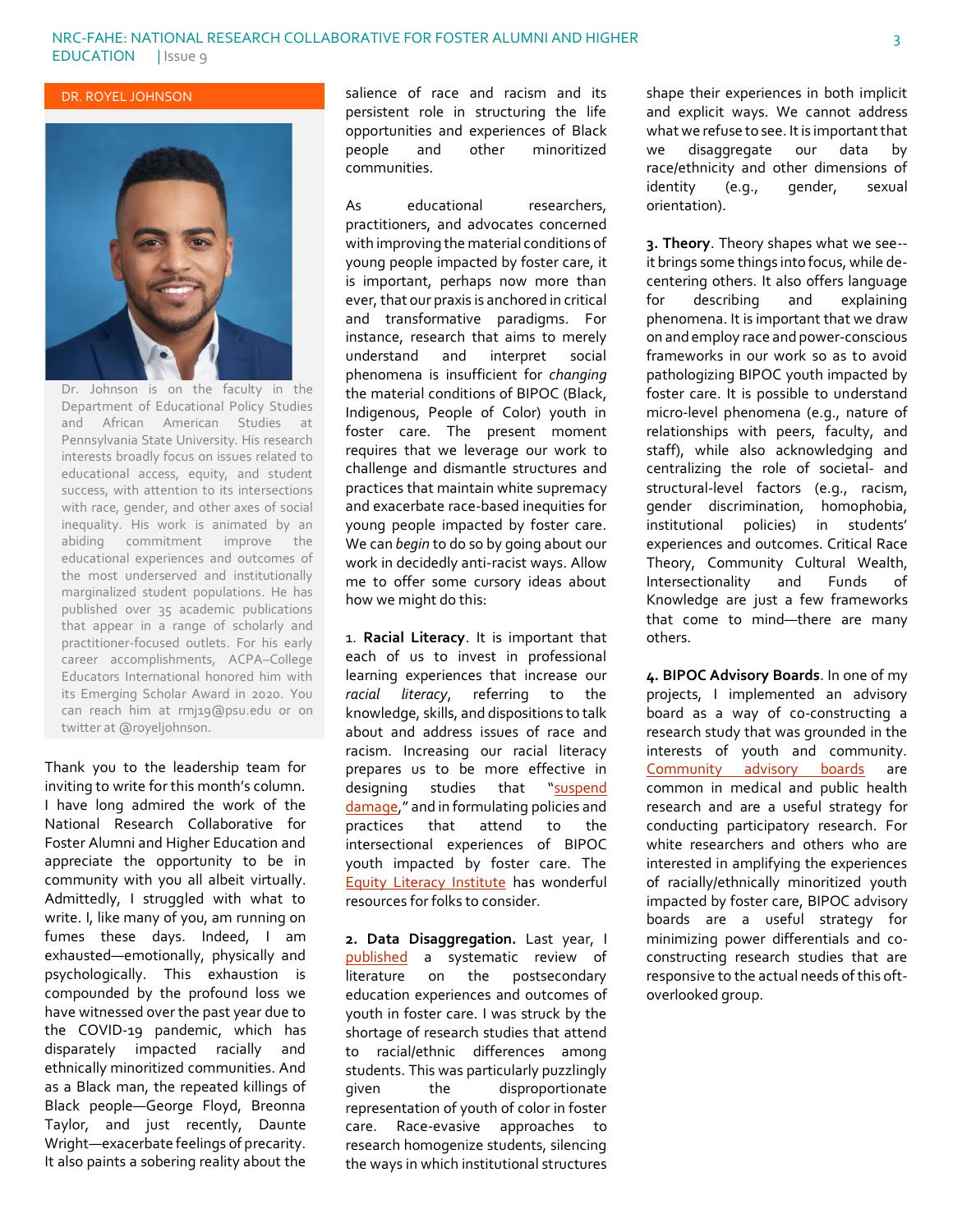# Practice Highlight – Eastern Connecticut State University's Success Scholars Program

#### **BARBARA MURDOCH, PHD**



Dr. Barbara Murdoch (she/her) holds a B.Sc. in Biology and M.Sc. in Stem Cell Biology from the University of Western Ontario, London, Ontario, and a Ph.D. in Experimental Medicine from the University of British Columbia, Vancouver, British Columbia. She is an expert in Stem Cell Biology and Cell Communication. At Yale University, her postdoctoral training included a specialized program in teaching and mentoring, which led to the designation of National Academies Mentor in Life Sciences. She has twice presented at the United Nations, New York, regarding an international program to engage undergraduates in discovery-based research, designed to increase retention in STEM. As a Biology faculty at Eastern Connecticut State University, she continues to build community, excite undergraduates with research, and to support her students in their life trajectories.

*Can you give us some background on your program and how it got started?*

It started with a group of faculty that recognized that we have talented students, but they need caring support from their faculty, as well as financial support in order for them to be the best that they can be and accomplish their future goals. We thought that if there were stronger relationships between students and their faculty and peers, especially for low-income students, that this would increase their willingness to seek advice and ask questions that would poise them to be more successful.

The focus on STEM has to do with a report from the President's Council of Advisors on Science and Technology that projected that we will have a shortfall over the next ten years or so of a million STEM graduates. Of students that start their career in STEM, less than 40% actually end up attaining the degree. When you look at minoritized populations, the percentage is much lower. The question becomes - why are we losing these students? Part of the problem is uninspiring introductory courses and underprepared students entering the program. STEM historically has had a culture of being unwelcoming and I think that means that we're losing some really great people.

We needed a solution we could implement rapidly, but that didn't require a huge amount of infrastructure. Incorporating hands on discovery-based research experiences felt extremely important in retaining students in STEM.

We're missing out on students that have very diverse backgrounds, which is a huge loss of important intellectual capital. It's in our best interest to try to keep the students in STEM and have them graduate in STEM. I believe that we need to turn the idea that "if the student isn't doing great, then it's a

problem with the student" to instead focus on how we can create a more supportive learning environment for our students.

Our program is only just getting started - we're in the stage of receiving applications and those that are accepted will start in fall 2021.

#### *What is your role in the program?*

I am the principal investigator on the grant and the director of the program. This essentially means that I am responsible for ensuring that we're meeting our stated objectives and reporting back to the National Science Foundation. I have specialized training in mentoring so I will be responsible for training our faculty mentors in how to support our scholars. I will also be responsible for pairing the student scholars with their peer and faculty mentors.

#### *Where are you receiving funding from and who does your program serve?*

We were awarded a National Science Foundation grant worth about \$650,000 that we will use over the next  $5$  or so years. The program will specifically be geared towards academically talented STEM students that have a financial unmet need. We have chosen to offer the maximum amount of funding to fewer students in an effort to relieve financial anxiety experienced by students; we believe this will increase retention. Our first cohort in fall 2021 will have 5 students. These students will receive the scholarship until the end of their four-year degree.

#### *Could you expand on some of your program components that you feel are especially unique or impactful?*

Important components include faculty and peer mentoring, building trust, and creating a supportive community and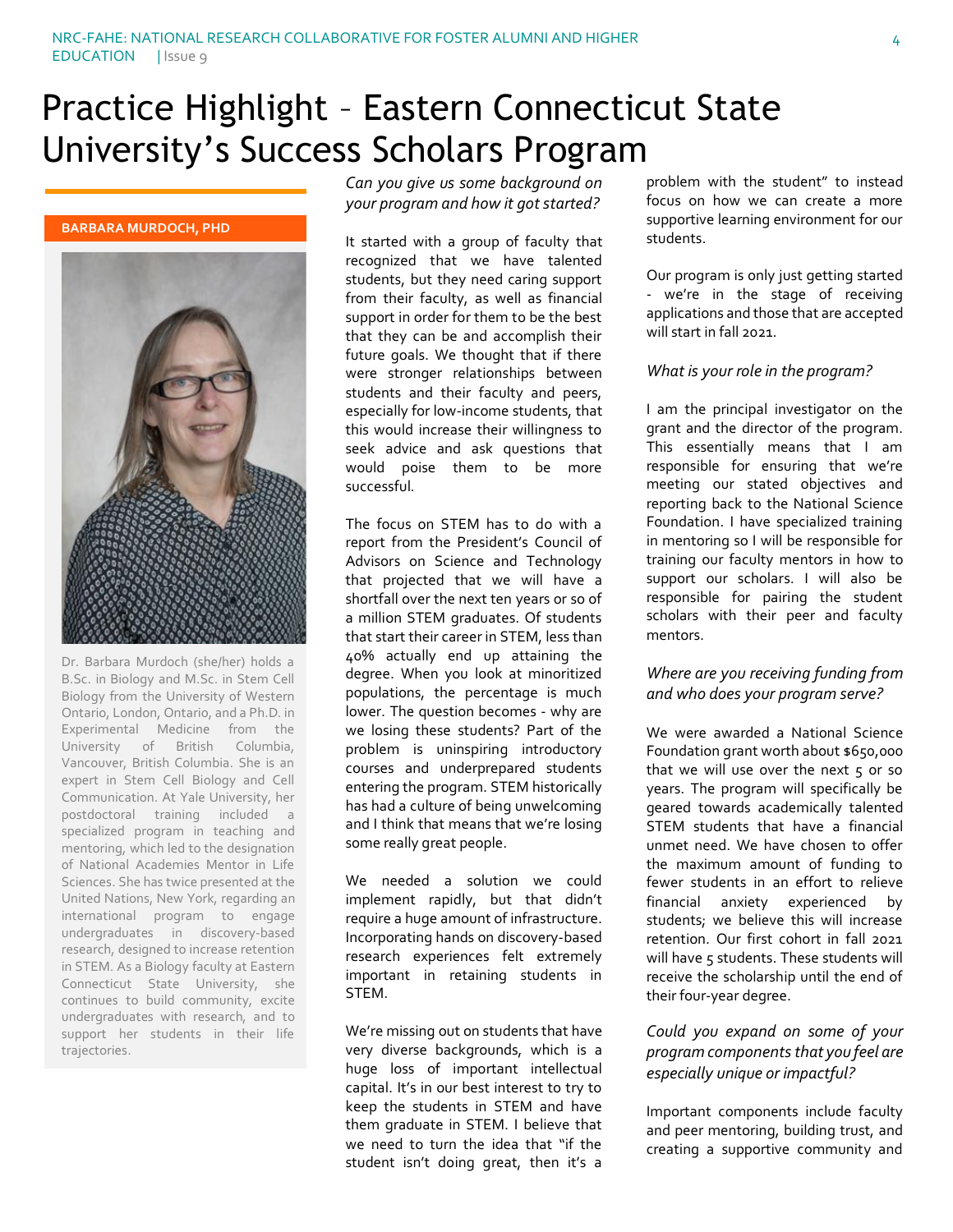learning environment for students. For first generation students especially, this extra support in navigating the system is crucial. These students need a champion; someone in their corner, so mentoring and relationship-building are key components. As our program gets going the students in the first cohort will actually become peer mentors to the cohort that comes after them.

The hands-on research component is huge. This element can help connect students to areas of research they might not have been exposed to, such as genomics, genetics, or marine biology. Research shows that students that complete independent research projects with faculty do better academically, graduate on time, stay in STEM, and typically go into graduate and professional programs.

Lastly, our program offers our students support in their transition from college to the next step in their careers. This includes helping them find available opportunities and providing crucial<br>connections to explore career connections to explore career possibilities.

#### *Can you tell me a bit about the Success Scholars faculty and their involvement in the program?*

Two faculty attended a grant-writing workshop for the National Science Foundation, and from that workshop, a group of faculty came together to support this grant opportunity and support the success of our students. We all saw that students can do quite well with a bit of help and support. We have backgrounds in science education, biology, and mathematics.

Our access to extensive networks, be it at the local level or the national level, allows us to tap into resources for the project and for our students that might not otherwise be available. Dr. Kim Ward, specifically, is a first-generation college student, and has been able to offer us perspectives that we may not have otherwise had.

Our faculty will know when to provide kindness and support, and when to provide that extra nudge that a student needs to achieve their goals. We believe that our mentors will really become supports for our students that will continue beyond their undergraduate experience.

#### *How will you be evaluating your program?*

The program is going to be thoroughly evaluated to ensure that we're accomplishing what we outlined in the grant. We will have periodic reviews to see what's working well and where we need to make adjustments in our program to achieve our goals and best serve the student scholars. It's important to make those adjustments in the short-term. There will be a summative assessment at the end of the program, and this will determine the impact of our program to meet our objectives - such as our recruitment of the scholars, retention of the scholars and then their transition to a stem career following graduation either in the workforce or professional or graduate school. To do this we've hired a professional evaluator outside of the university that will tell us whether we're on track and where we need to make adiustments.

#### *What are your goals for the future of your program?*

We're testing the model to see if, by forming close relationships between our scholars, faculty, and peer mentors, and forming an enriched academic environment through community building, we will actually increase student retention, graduation, and continuation in STEM. We're also testing to see if the program we've put together actually makes our scholars feel like they belong in STEM and feel that they can contribute to the field. If this is the case, then it provides us with a rationale for discussions for the broader implementation of these types of programs to apply to students that may be non-scholars or for other programs or departments.

#### *What impacts on policy are you hoping to see?*

I'm hoping that the results from the testing of this kind of model will give us the clout to have a discussion with the administration concerning the implementation of these types of programs in order to retain more students. While this program focuses on math and biology specifically, the results from our program can serve as a foundation for discussions about making this type of model more widespread.

To learn more about the program, visit: [https://www.easternct.edu/success](https://www.easternct.edu/success-scholars/index.html)[scholars/index.html](https://www.easternct.edu/success-scholars/index.html)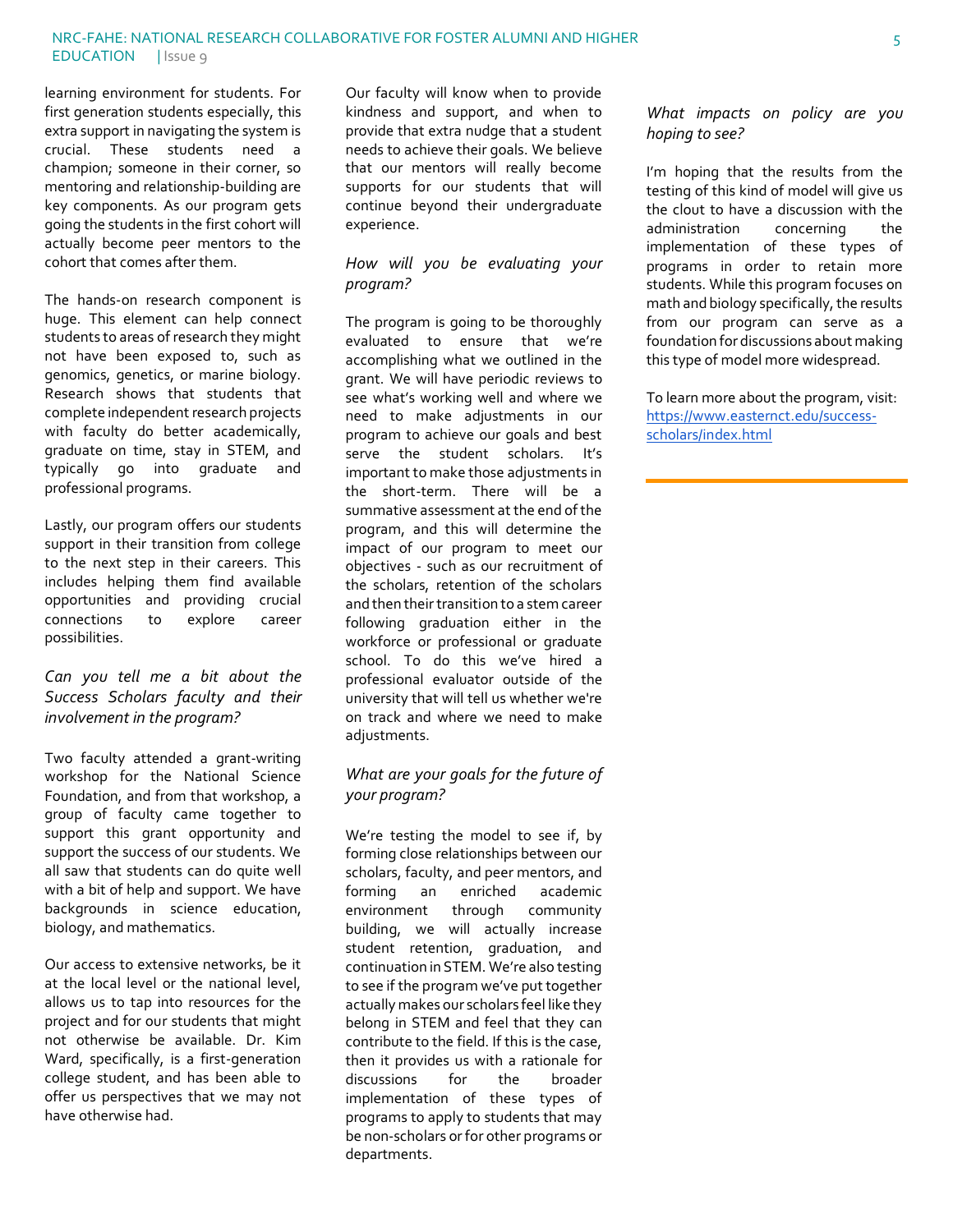#### NRC-FAHE: NATIONAL RESEARCH COLLABORATIVE FOR FOSTER ALUMNI AND HIGHER EDUCATION | Issue 9

# Policy Updates

## **[The American Rescue Plan Act](https://www.congress.gov/bill/117th-congress/house-bill/1319) of [2021 \(H.R. 1319\)](https://www.congress.gov/bill/117th-congress/house-bill/1319)**

The American Recuse Plan Act was signed into law by President Biden on March  $11^{th}$ , 2021. Many provisions of the act will benefit former foster youth in areas including education and financial assistance.

**Education:** An additional **\$39 billion in funding will be provided to institutes of higher education to provide students up to \$1,700 in additional financial assistance** from their college. Any student loan forgiveness passed between December 1, 2020 and January 1st, 2026 will be tax free, rather than considered taxable income.

**Financial Assistance:** The **act provided \$1,400 stimulus checks** for individuals who made \$75,000 or less in adjusted gross income (AGI) for tax year 2019 or 2020. The act also **expanded eligibility to adult dependents, including students**. Additionally**, some individuals are now eligible to receive payment for previous stimulus checks** (\$1,200 in April 2019 and \$600 in January 2020) if they weren't eligible at the time of payment but have since become eligible under the American Rescue Plan.

The act also includes **\$27 billion for rental housing assistance**, including emergency rental assistance, emergency vouchers, tribal housing needs and rural housing. **\$5 billion will be allotted to assist those experiencing homelessness, domestic violence, or human trafficking.** Low Income Home Energy Assistance Program (LIHEAP) will receive **\$4.5 billion to help individuals and families cover heating and cooling costs.**

#### **[The PROPEL Act \(H.R. 177\)](https://www.congress.gov/bill/117th-congress/house-bill/177?s=6&r=11)**

If passed, this bill **expands the use of PELL grants** by allowing them to be used for technical and vocational training, apprenticeship, or other onthe-job training. Additionally, the bill will allow for unaccredited institutions to access Federal Pell Grant funding. This would open **more opportunity for former foster youth to attend educational and training programs that may be more suited to their needs and interests**.

#### **[COVID-19 Student Loan Relief](https://www.congress.gov/bill/117th-congress/house-bill/394?s=4&r=159)  [Extension Act \(H.R. 394\)](https://www.congress.gov/bill/117th-congress/house-bill/394?s=4&r=159)**

If passed, this bill will **extend COVID-19 student loan forbearance relief** until 30 days after the end of the declared public health emergency and **will extend the no-interest accrual** until the economy shows initial signs of recovery. The bill **will also extend these benefits to previously excluded borrowers**.

#### **[The Equality Act \(H.R. 5\)](https://www.congress.gov/bill/117th-congress/house-bill/5)**

This bill passed the house on February  $25<sup>th</sup>$ , 2021 and is currently in the Senate Committee on the Judiciary. The bill **prohibits discrimination based on sex, sexual orientation, and gender identity in public accommodations and facilities, education, federal funding, employment, housing, and the jury system.** The bill expands the definition of public accommodations. The bill specifically identifies that an **individual cannot be denied access to shared facilities** like restrooms, locker rooms, or dressing rooms that are **in accordance with the individual's gender identity**.

#### **The Issue: [LGBTQ youth are](https://assets2.hrc.org/files/assets/resources/HRC-YouthFosterCare-IssueBrief-FINAL.pdf)  [overrepresented in the foster care](https://assets2.hrc.org/files/assets/resources/HRC-YouthFosterCare-IssueBrief-FINAL.pdf)**

**[system.](https://assets2.hrc.org/files/assets/resources/HRC-YouthFosterCare-IssueBrief-FINAL.pdf)** Some states provide explicit protections for LGBTQ youth and adults, but there is no current federal legislation to ensure that LGBTQ individuals are

protected nationwide. Transgender individuals will particularly benefit from this act, as it provides explicit protections for accessing facilities that match one's gender identity rather than one's assigned sex at birth. The importance of this piece for transgender individuals attending higher education cannot be overstated, considering [transgender individuals often face](https://vp.studentlife.uiowa.edu/assets/73e14e235f/Transgender-Issues-on-College-Campuses.pdf)  [discrimination in campus housing,](https://vp.studentlife.uiowa.edu/assets/73e14e235f/Transgender-Issues-on-College-Campuses.pdf)  [support services, educational](https://vp.studentlife.uiowa.edu/assets/73e14e235f/Transgender-Issues-on-College-Campuses.pdf)  [programming, and other policies.](https://vp.studentlife.uiowa.edu/assets/73e14e235f/Transgender-Issues-on-College-Campuses.pdf)

#### **[Youth Corps Act of 2021 \(H.R. 854\)](https://www.congress.gov/bill/117th-congress/house-bill/854?q=%7B%22search%22%3A%5B%22foster+youth%22%5D%7D&s=1&r=1)**

If passed, this bill will amend the Workforce Innovation and Opportunity Act to establish Youth Corps program and provide **a wider dissemination of the Youth Corps model**. The Youth Corps model has proven to reengage disconnected youth in education and the workforce. The model **provides eligible youth with stipends or paid work experience.** This provides an invaluable service to youth who may not be able to afford to take on unpaid internships but still need access to skills training programs and education.

## **[National Apprenticeship Act of 2021](https://www.congress.gov/bill/117th-congress/house-bill/447?q=%7B%22search%22%3A%5B%22foster+youth%22%5D%7D&s=1&r=4) [\(H.R. 447\)](https://www.congress.gov/bill/117th-congress/house-bill/447?q=%7B%22search%22%3A%5B%22foster+youth%22%5D%7D&s=1&r=4)**

If passed, this bill will provide grant programs to the Office of Apprenticeship (OA) within the Department of Labor (DOL). State apprenticeship offices will provide technical assistance, resolve complaints, establish state performance goals, and include a description of how its apprenticeship programs align with the skills needs of the state's employers. The OA will collaborate with the Department of Education **to promote integration of apprenticeship programs in secondary, postsecondary, and adult education programs**. Grants will be awarded to entities that expand pre-apprenticeship and youth apprenticeship programs,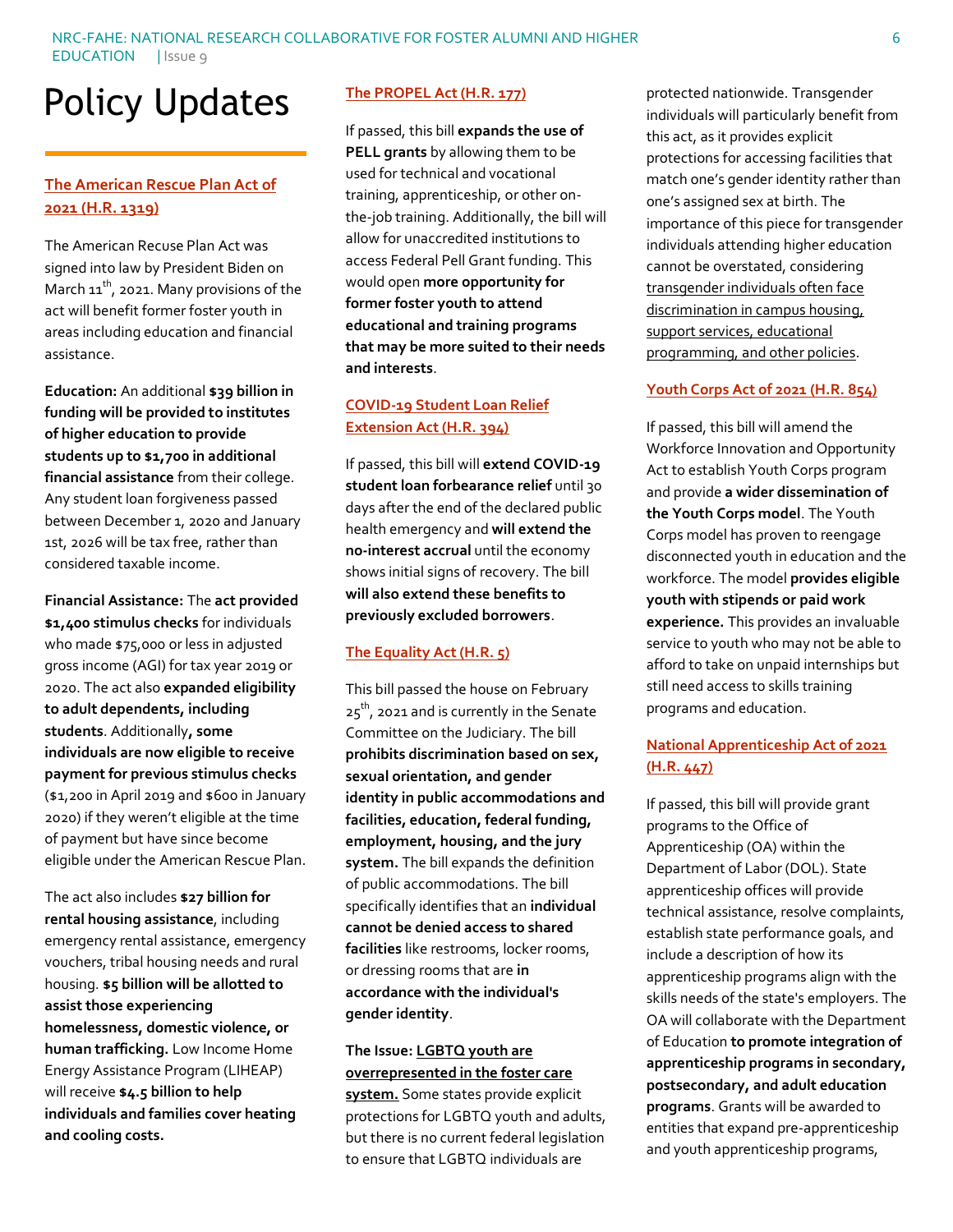encourage employer participants, and **strengthen alignment between apprenticeship system and education providers.**

#### **[The Immediate Coverage for Former](https://www.congress.gov/bill/117th-congress/house-bill/1793)  [Foster Youth Act \(H.R. 1793\)](https://www.congress.gov/bill/117th-congress/house-bill/1793)**

Current law under the SUPPORT for Patients and Communities Act states that foster youth who turn 18 on or after January 1, 2023 will be eligible for Medicaid enrollment until they are 26 years old. If passed, the Immediate Coverage for Former Foster Youth Act **will make youth eligible for extended Medicaid coverage if they turn 18 on or after the Act's passage, rather than waiting until 2023.** The act also establishes an outreach program by January 2022 to reach youth who may be eligible under the law but are not enrolled in Medicaid coverage.

**The Issue:** Many states **only provide Medicaid coverage to youth who aged out of foster care if they aged out in that state**. This bill will ensure that former foster youth continue to be eligible for this coverage **regardless of what state they live in**. This will ensure continuity of healthcare for youth who may live in a different state than they lived in when they aged out of foster care.

## **[Expanded Coverage for Former Foster](https://www.congress.gov/bill/117th-congress/house-bill/1795)  [Youth Act \(H.R. 1795\)](https://www.congress.gov/bill/117th-congress/house-bill/1795)**

This bill will **expand medical coverage for individuals that are under 26 years old and have aged out of foster care, entered a legal guardianship with a kinship caregiver, or were emancipated from care before turning 18.** This amendment will take effect in January 2023. An outreach program will be established in January 2022 to increase enrollment of eligible individuals under this act.

**The Issue:** Currently, **states are only required to provide continued Medicaid coverage to former foster youth if they aged out** of the foster care system. This leaves many youths affected by the system to fall through the cracks.

## **[Foster Youth Dental Coverage Act of](https://www.congress.gov/bill/117th-congress/house-bill/1794)  [2021 \(H.R. 1794\)](https://www.congress.gov/bill/117th-congress/house-bill/1794)**

This bill will **expand Medicaid coverage for dental services for former foster youth who have turned 18.** Medicaid coverage must include early and intermittent screening and treatment services. Additionally, the act provides parameters for service rates and an enhanced federal matching rate. These provisions would begin 80 days after passage of the act. The act also requires an outreach and enrollment program to be created within six months of the act's passage.

**The Issue:** Unfortunately, **[dental care is](https://www.cwla.org/bass-bill-expands-dental-access-for-youth-in-foster-care/)  often seen as ["optional" coverage, and](https://www.cwla.org/bass-bill-expands-dental-access-for-youth-in-foster-care/)  [many Medicaid plans do not provide](https://www.cwla.org/bass-bill-expands-dental-access-for-youth-in-foster-care/)  [dental coverage past a certain age](https://www.cwla.org/bass-bill-expands-dental-access-for-youth-in-foster-care/)**.

Tooth decay is linked to various health problems, and dental issues can contribute to school absences for youth due to pain or other problems. The bill will mandate that dental coverage is extended for former foster youth to age 25.

### **[Fostering Postsecondary Success for](https://www.congress.gov/bill/117th-congress/house-bill/2028)  [Foster and Homeless Youth \(H.R.](https://www.congress.gov/bill/117th-congress/house-bill/2028)  [2028\)](https://www.congress.gov/bill/117th-congress/house-bill/2028)**

This act will create **a recognition program through the U.S. Department of Education** that allows institutions to be deemed **"Foster and Homeless Youth Friendly"** on the Department of Education's website. Additionally, **the act will create a national center for fostering postsecondary success for foster and homeless youth** to provide technical assistance to higher education institutions to create and maintain

campus-based supports and develop best practices.

#### **The Issue: [Less than 10% of former](https://www.fc2success.org/knowledge-center/foster-care-the-basics/#:~:text=According%20to%20the%20most%20recent,of%20the%20overall%20U.S.%20population.)  [foster youth graduate from college.](https://www.fc2success.org/knowledge-center/foster-care-the-basics/#:~:text=According%20to%20the%20most%20recent,of%20the%20overall%20U.S.%20population.)**

This bill incentivizes post-secondary educational institutes to provide programs that are tailored to the unique needs of former foster youth and to work towards a more successful and positive experience for former foster youth in higher education.

#### **The State of Tuition Waivers**

Currently, 24 states have implemented statewide tuition waivers and 4 other states have grant programs for students affected by foster care. An additional 7 states also provide a scholarship program for youth affected by foster care. 16 states only provide funding through the Chafee Education and Training Voucher (ETV).

All states, the District of Columbia, and Puerto Rico utilize the ETV funding provided through Chafee. Currently, states are eligible to award students up to \$12,000 per year through the ETV program, and students may receive funds for up to five years if they under the age of 27.

More details about each state's tuition waiver policy can be found at [http://depts.washington.edu/fostered/tu](http://depts.washington.edu/fostered/tuition-waivers-state) [ition-waivers-state.](http://depts.washington.edu/fostered/tuition-waivers-state)

We know that there may be legislation in your state that we have not listed here. If you know of a specific effort in your state that you would like us to mention in the next newsletter, please email Angelique Day at [dayangel@uw.edu.](mailto:dayangel@uw.edu)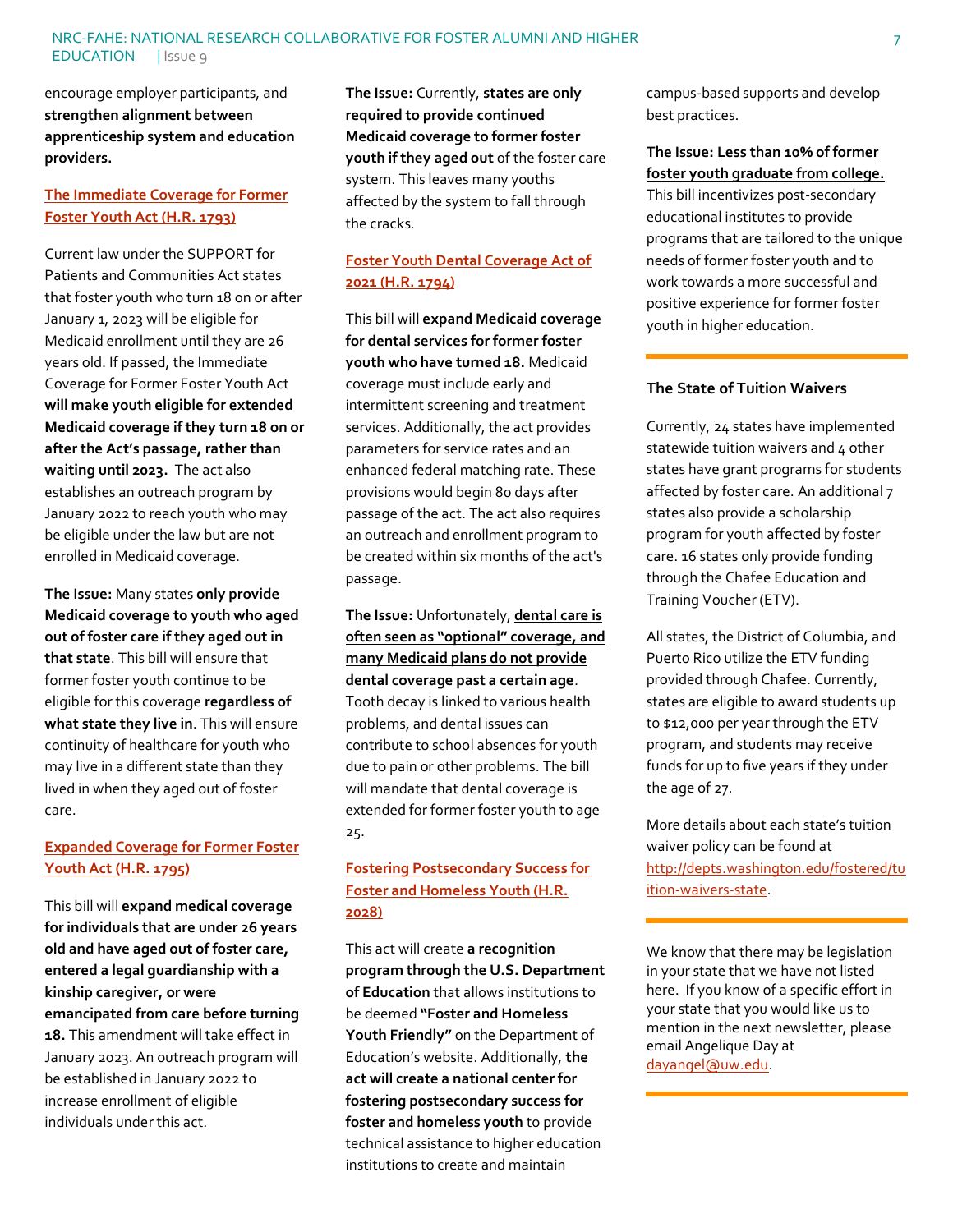#### NRC-FAHE: NATIONAL RESEARCH COLLABORATIVE FOR FOSTER ALUMNI AND HIGHER

EDUCATION | Issue 9

# Article Highlight

In this issue we highlight an article entitled **Stopping Out and its Impact on College Graduation Among a Sample of Foster Care Alumni: A Joint Scale-Change Accelerated Failure Time Analysis.** For a complete list of resources, please see the Library tab on our website.

If you would like to have your recent article highlighted, please send us an article summary in this same format to **nrc.fahe@gmail.com**.

#### **ABOUT THE AUTHORS**



**ANGELIQUE DAY,** PhD, MSW, is an Associate Professor in the School of Social Work at the University of Washington-Seattle. Much of her research focuses on foster care youth, including examining the differences in college retention rates between foster care youth and other low-income firstgeneration college students, and examining "youth voice" and its impact on child welfare, education and health policy reform. Dr. Day leads the Policy Review team for the NRC-FAHE.

Richard J. Smith, PhD, MSW, is a researcher and an associate professor at the School of Social Work at Wayne State University.

Emiko A. Tajima, PhD, is an associate professor at the School of Social Work at the University of Washington and is the Executive Director at Partners for Our Children.

Foster care alumni (FCA), a term used to describe young adults who were formerly in foster care, often experience barriers to pursuing postsecondary education such as lack of sufficient academic preparation to financial

limitations. These barriers lead to attrition, which can take a number of forms such as dropping out completely or transferring to a different institution. Research on student attrition hasn't clearly distinguished between those who drop out and those who "stop out" from an institution. "Stopping out" describes when a student un-enrolls from an institution for a period of time, and then re-enrolls. Little research has been conducted concerning the impacts of this experience.

Day et al. (2021) were interested in the average time to graduate for students who stop out, if FCA would be more likely to stop out than the comparison group, if FCA who stop out graduate at a lower rate than the comparison group, and if there is a difference in time to graduation between FCA and the comparison group. College retention and graduation data were collected in a ten year range from a public university. Out of the 803 participants, 438 had former foster care system experience. The comparison group included lowincome, first-generation students; none of these students identified as FCA.

When compared to low-income and first-generation students, FCA were less likely to graduate, took longer to reach graduation, and were more likely to have been transfer students from a different setting. FCA were also significantly more likely to stop out at least once. Considering race, findings showed that African American students were significantly more likely to experience stopping-out and were less likely to graduate than their white counterparts.

Despite reporting higher rates of stopping out, FCA who experienced stopping-out actually graduated (or were on track to graduate by the end of the study period) at a slightly higher rate than the comparison group. However, each stop-out episode experienced by students in the study increased the amount of time to graduation. Notably, results support the understanding that students who stop out often do so because of issues with finances, rather than because of academic performance,

which is more likely related to students who drop out.

Findings have strong policy implications. Pell Grant funding is limited to 12 semesters of post-secondary education; however, findings show that this is inadequate, as FCA often take longer than 12 semesters to graduate. Investment in additional training for caseworkers around advising on higher education could address the length FCA take to graduate. Researchers also suggest the reconsideration of current restrictions on the Education and Training Voucher and Pell Grant policies so that FCA don't lose financial support they need if they stop-out.

As FCA are at higher risk for mental health issues, adequate community support in the form of wraparound services and other support systems is crucial. Financial support needs to include other basic needs such as food, transportation, and emergency resources. Findings that FCA are more likely to transfer from another postsecondary school, might suggest that lower rates of exposure to precollegiate programs influence the likelihood that former foster youth may stop out or take longer to reach graduation. The overrepresentation of African American youth in foster care, and the study's findings that these students were more likely to stop out and less likely to graduate than white students highlight the significant need for further research on the experiences of African American foster youth.

The study's findings emphasize the importance of utilizing stopping out as a measure in future research on postsecondary education, as it can contribute to our understanding of underrepresented subgroups of students pursuing college education. Overall, the authors underscore the reality that increasing access to postsecondary education for FCA's does not necessarily translate to student success.

Day, A.G., Smith, R.J., & Tajima, E.A. (2021). Stopping out and its impact on college graduation among a sample of foster care alumni: A joint scale-change accelerated failure time analysis. *Journal of the Society for Social Work and Research.* Ahead of print.